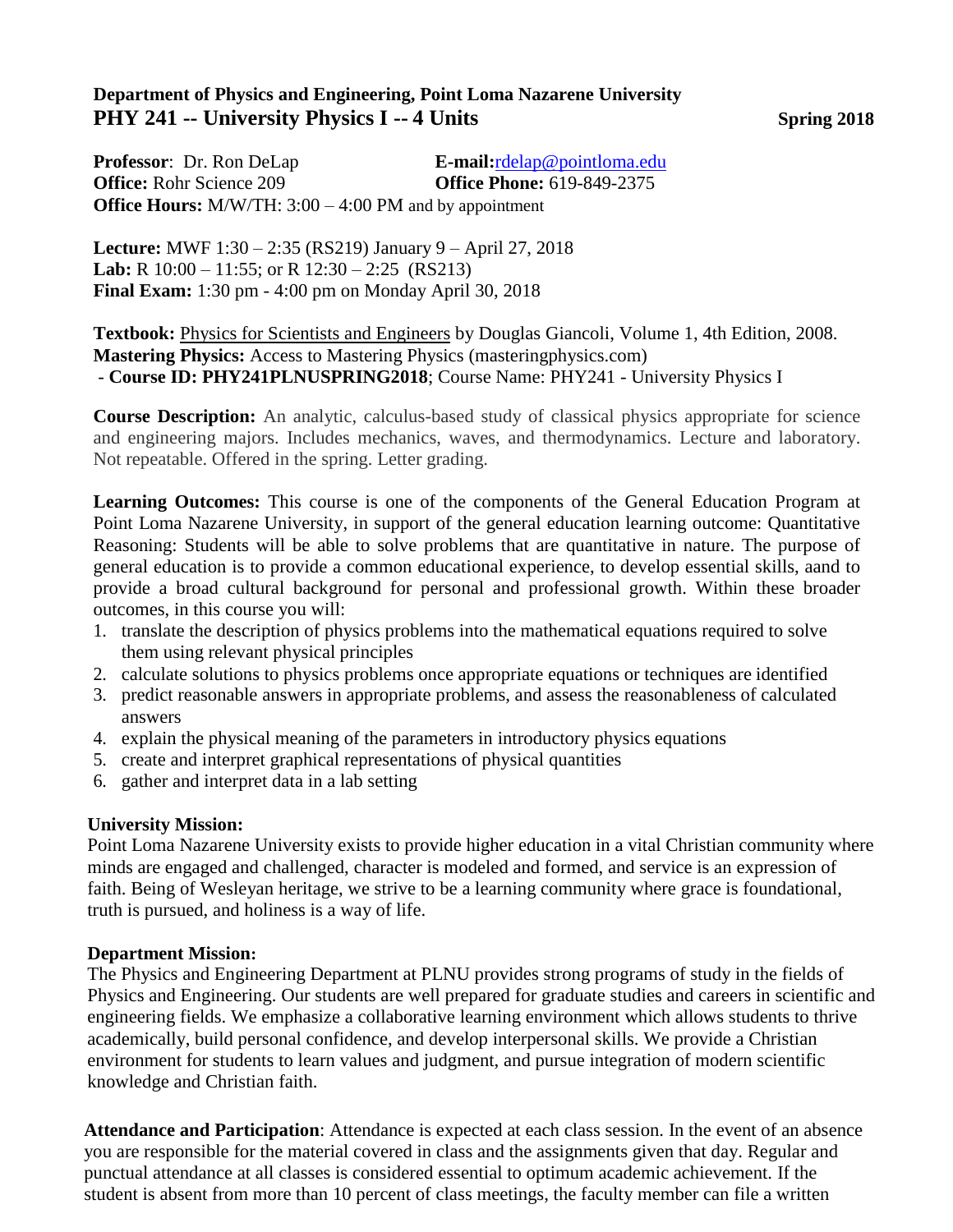report which may result in de-enrollment. If the absences exceed 20 percent, the student may be deenrolled without notice until the university drop date or, after that date, receive the appropriate grade for their work and participation. See

[http://catalog.pointloma.edu/content.php?catoid=24&navoid=1581#Class A](http://catalog.pointloma.edu/content.php?catoid=24&amp%3Bnavoid=1581&Class)ttendance in the Undergraduate Academic Catalog.

**Academic Honesty**: Students should demonstrate academic honesty by doing original work and by giving appropriate credit to the ideas of others. Academic dishonesty is the act of presenting information, ideas, and/or concepts as one's own when in reality they are the results of another person's creativity and effort. A faculty member who believes a situation involving academic dishonesty has been detected may assign a failing grade for that assignment or examination, or, depending on the seriousness of the offense, for the course. Faculty should follow and students may appeal using the procedure in the university Catalog. See

[http://catalog.pointloma.edu/content.php?catoid=24&navoid=1581#Academic H](http://catalog.pointloma.edu/content.php?catoid=24&amp%3Bnavoid=1581&Academic)onesty for definitions of kinds of academic dishonesty and for further policy information.

**Academic Accommodations**: If you have a diagnosed disability, please contact PLNU's Disability Resource Center (DRC) within the first two weeks of class to demonstrate need and to register for accommodation by phone at 619-849-2486 or by e-mail at [DRC@pointloma.edu.](mailto:DRC@pointloma.edu) See Disability Resource Center and the PLNU catalog for additional information. Students with learning disabilities who may need accommodations should discuss options with the instructor during the first two weeks of class. For more details see the PLNU catalog:

[http://catalog.pointloma.edu/content.php?catoid=24&navoid=1581#AcademicAccommodations](http://catalog.pointloma.edu/content.php?catoid=24&amp%3Bnavoid=1581&AcademicAccommodations)

**Class Enrollment:** It is the student's responsibility to maintain his/her class schedule. Should the need arise to drop this course (personal emergencies, poor performance, etc.), the student has the responsibility to follow through (provided the drop date meets the stated calendar deadline established by the university), not the instructor. Simply ceasing to attend this course or failing to follow through to arrange for a change of registration (drop/add) will result in a grade of F on the official transcript.

**Credit Hour:** In the interest of providing sufficient time to accomplish the stated course learning outcomes, this class meets the PLNU credit hour policy for a 4-unit class delivered over 16 weeks. Specific details about how the class meets the credit hour requirements can be provided upon request.

**Final Exam: The Final Exam will be taken on April 30th from 1:30-4:00 PM.** The final exam date and time is set by the university at the beginning of the semester and may not be changed by the instructor. This schedule can be found on the university website and in the course calendar. No requests for early examinations will be approved. Only in the case that a student is required to take three exams during the same day of finals week, is an instructor authorized to consider changing the exam date and time for that particular student.

**Copyright Protected Materials:** Point Loma Nazarene University, as a non-profit educational institution, is entitled by law to use materials protected by the US Copyright Act for classroom education. Any use of those materials outside the class may violate the law.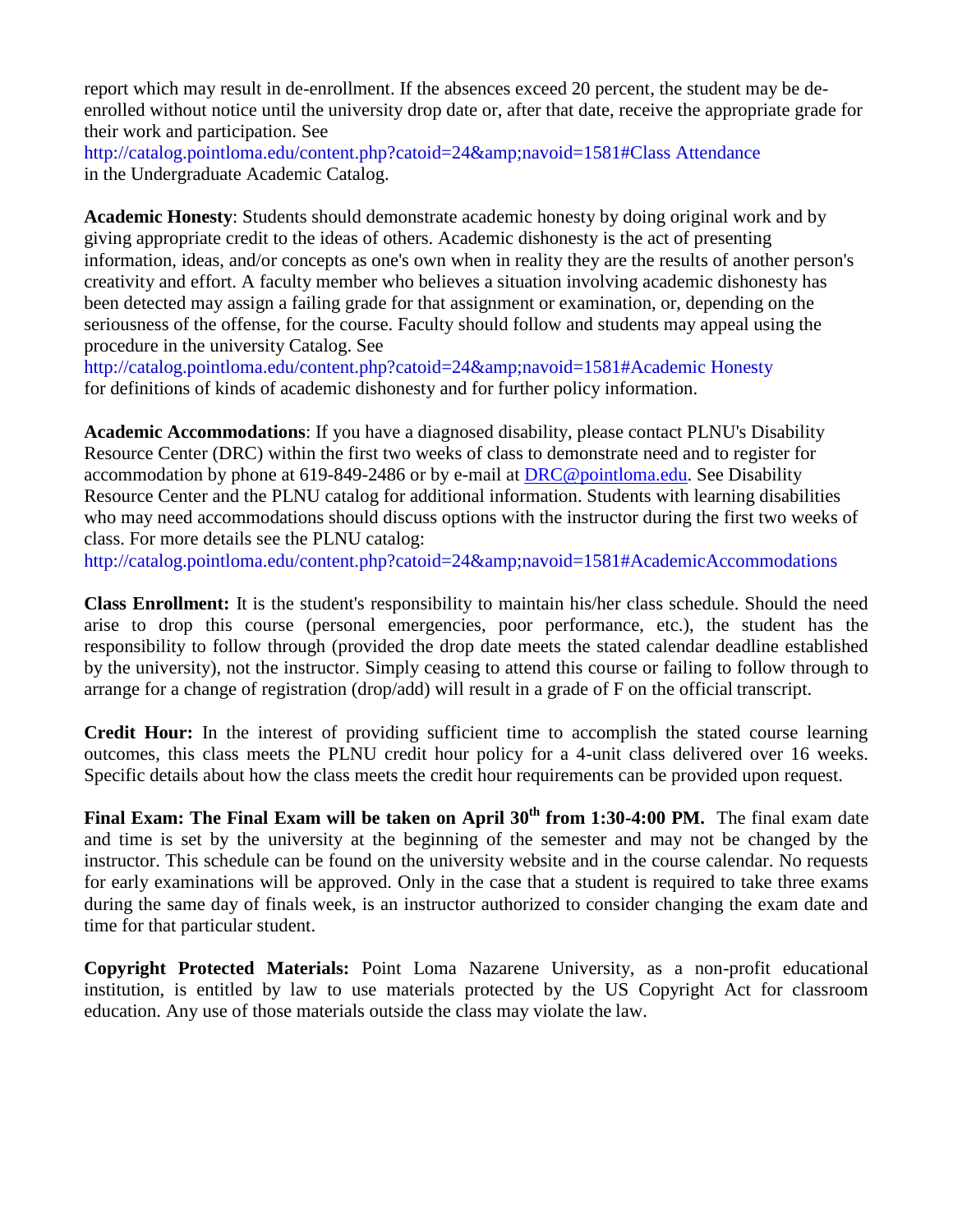**Pre-Class:** To come prepared for each class there is a reading assignment, as listed in the course calendar in this syllabus. From time to time a preclass activity will be assigned, or a quiz will be given at the beginning of class, covering the assigned reading. These quizzes will account for 5% of the grade.

Lab: Weekly lab meetings will provide you with an opportunity to have hands-on experience on lecture topics, to improve your lab technique and data analysis, and to collaborate in groups. Labs will be performed in small groups, but each individual is responsible for submitting his or her own results. You are expected to attend all the laboratory sessions. Any excused schedule conflict needs to be communicated prior to the lab meetings and a lab make-up should be scheduled.

**Homework:** Weekly homework assignments will be announced on Canvas and completed using Masteringphysics at "masteringphysics.com". Practicing working physics problems is critical to your success in the class. Late work receives a 20% reduction in possible value per day. Please refrain from using online solutions which are widely available – instead, work together with others or see the instructor. *It is critical that you understand completely* how the homework problems are solved, if you wish to do well in this course.

Test: There will be three tests during the semester in this class. A comprehensive final exam is scheduled at  $1:30 - 4$  pm on Monday April  $30<sup>th</sup>$  during finals week. All of the tests and the final exam are closed book. Partial credit will be given for correct reasoning at any step of a problem, but only if it is communicated clearly enough for the instructor to understand. For problems that call for solution or explanation, no credit will be given for an answer alone; the method or reasoning must also be shown. No make-up exams are allowed except for warranted circumstances. You must take ALL the exams in order to pass the class.

**Information Sharing:** All lecture notes, lab handouts, grades, and relevant course materials will be posted on Canvas.

| <b>Component</b> | Weight                     |
|------------------|----------------------------|
| <b>Quizzes</b>   | $\%$                       |
| Homework         | $\%$                       |
| Lab              | $\%$                       |
| Tests $(3)$      | $(15%$ each)<br>$\%$<br>45 |
| Final Exam       | $\%$                       |

**Final Grade:** The points you receive during the course are weighted as follows:

|  | The grade you earn in this course will be based on the following scale: |
|--|-------------------------------------------------------------------------|
|  |                                                                         |

| $        -$ |                                                                                               |      |       |       |      |       |      |               |      |       |
|-------------|-----------------------------------------------------------------------------------------------|------|-------|-------|------|-------|------|---------------|------|-------|
|             |                                                                                               | $B+$ | B     |       |      |       |      |               |      |       |
| 100         | $-$   92.4 -   89.4 -   87.4 -   82.4 -   79.4 -   77.4 -   72.4 -   69.4 -   67.4 -   59.9 - |      |       |       |      |       |      |               |      |       |
| 92.5        | $89.5$ 87.5                                                                                   |      | 182.5 | 179.5 | 77.5 | 172.5 | 69.5 | $\sqrt{67.5}$ | 60.0 | 156.0 |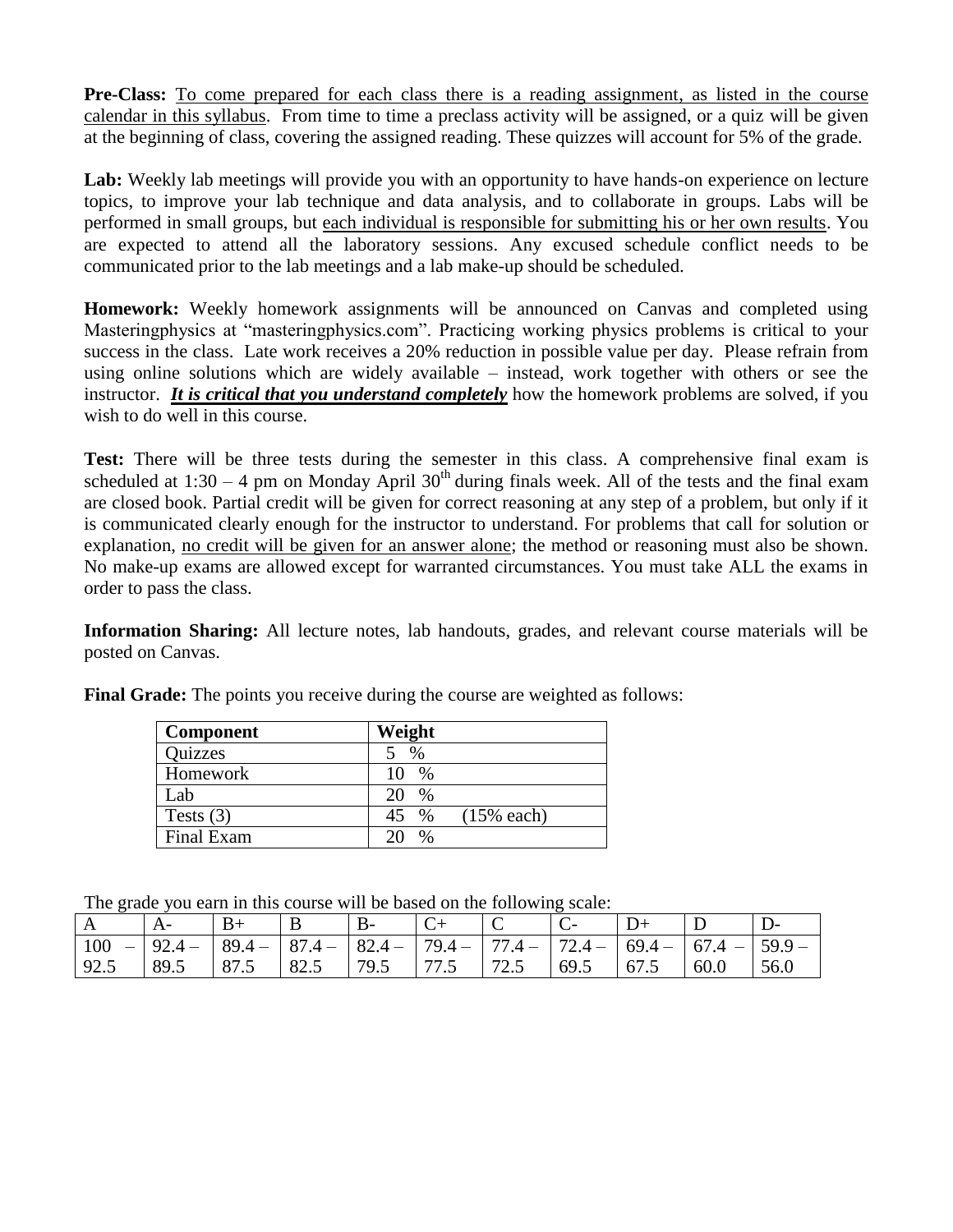# **PHY241: University Physics I (Spring 2018)**

(Tentative Course Calendar, Subject to Updates)

| <b>Date</b> | <b>Topic</b>                                   | Reading     | Lab<br>(Thursdays)   | Mastering<br>Physics |
|-------------|------------------------------------------------|-------------|----------------------|----------------------|
|             |                                                |             |                      |                      |
| T 01/09/18  | Introduction                                   |             |                      |                      |
| W 01/10/18  | Measurement, Estimating                        | $1.1 - 1.7$ |                      |                      |
| F 01/12/18  | Displacement, Velocity, Acceleration           | $2.1 - 2.4$ | No Lab               | MP1                  |
|             |                                                |             |                      |                      |
| M 01/15/18  | No Class (Martin Luther King Jr. Day)          |             |                      |                      |
| W 01/17/18  | <b>Motion at Constant Acceleration</b>         | $2.5 - 2.6$ | Uncertainty          |                      |
| F 01/19/18  | <b>Freely Falling Objects</b>                  | $2.7 - 2.7$ |                      | MP <sub>2</sub>      |
|             |                                                |             |                      |                      |
| M 01/22/18  | <b>Vectors and Scalars</b>                     | $3.1 - 3.5$ |                      |                      |
| W 01/24/18  | Vector Kinematics, Projectile Motion           | $3.6 - 3.8$ | Motion               |                      |
| F 01/26/18  | Force, Newton's First, Second, and Third Law   | $4.1 - 4.5$ |                      | MP3                  |
|             |                                                |             |                      |                      |
| M 01/29/18  | Mass/Weight, Normal Force, Free-Body Diagram   | $4.6 - 4.8$ |                      |                      |
| W 01/31/18  | Friction, Application of Newton's Laws         | $5.1 - 5.1$ | Forces               |                      |
| F 02/02/18  | Catch-Up                                       |             |                      | MP4                  |
|             |                                                |             |                      |                      |
| M 02/05/18  | Test 1                                         |             |                      |                      |
| W 02/07/18  | Uniform Circular Motion; Banked Curve          | $5.2 - 5.4$ | Frictional<br>Forces |                      |
| F 02/09/18  | Gravitation; Satellite; Weightlessness         | $6.1 - 6.4$ |                      | MP5                  |
|             |                                                |             |                      |                      |
| M 02/12/18  | Kepler's Laws                                  | $6.5 - 6.5$ |                      |                      |
| W 02/14/18  | Work Done by Constant and Varying Forces       | $7.1 - 7.3$ | Air<br>Resistance    |                      |
| F 02/16/18  | Kinetic energy and Work-Energy Principle       | $7.4 - 7.4$ |                      | MP <sub>6</sub>      |
|             |                                                |             |                      |                      |
| M 02/19/18  | Mechanical Energy Conservation                 | $8.1 - 8.5$ |                      |                      |
| W 02/21/18  | Conservation of Energy; Escape Velocity; Power | $8.5 - 8.8$ | Energy<br>Cons.      |                      |
| F 02/23/18  | Momentum Conservation; Collision and Impulse   | $9.1 - 9.3$ |                      | MP7                  |
|             |                                                |             |                      |                      |
| M 02/26/18  | <b>Elastic and Inelastic Collisions</b>        | $9.4 - 9.7$ |                      |                      |
| W 02/28/18  | Catch Up                                       |             | Momentum<br>Cons.    | MP8                  |
| F 03/02/18  | Test 2                                         |             |                      |                      |
|             |                                                |             |                      |                      |
| M 03/05/18  | <b>No Class (Spring Break)</b>                 |             |                      |                      |